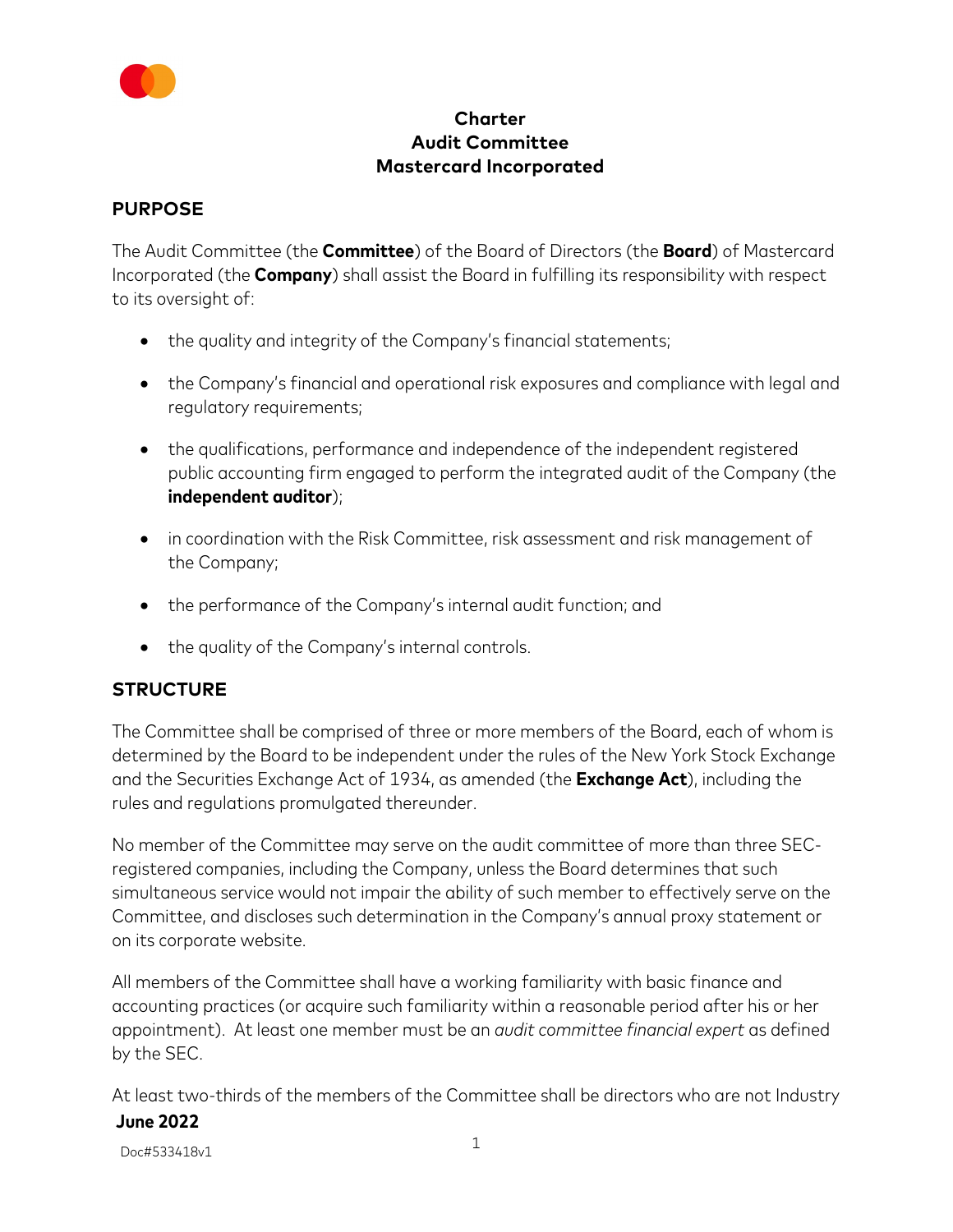Directors (as defined in the Company's certificate of incorporation).

The members of the Committee shall be appointed by the Board and shall serve until their respective successors are duly elected and qualified or until their earlier resignation or removal. The members of the Committee may be removed, with or without cause, by the Board.

Unless a Chairperson is elected by the Board, the members of the Committee shall designate a Chairperson by majority vote of the full Committee membership. The Committee Chairperson shall be entitled to cast a vote to resolve any ties. The Committee Chairperson will chair all regular sessions of the Committee and, in consultation with the General Auditor of the Company, other members of management and/or the Committee, set the agenda for Committee meetings. In the absence of the Committee Chairperson, the Committee shall select another member to preside.

The Committee may form subcommittees for any purpose that the Committee deems appropriate and may delegate to such subcommittees such power and authority as the Committee deems appropriate.

# **RESOURCES**

The Committee, in discharging its oversight role, may study or investigate any matter of interest or concern that the Committee deems appropriate and shall have the sole authority to engage and terminate independent counsel and other advisors as it determines necessary or appropriate to carry out its duties, including the authority to approve the fees payable to such advisors and any other terms of retention.

The Company shall provide appropriate funding, as determined by the Committee, to compensate the independent auditor engaged for the purpose of preparing or issuing an audit report or performing other audit, review or attest services for the Company and any advisors that the Committee chooses to engage, as well as funding for the payment of ordinary Committee administrative expenses that are necessary or appropriate in carrying out its duties.

The Committee shall be given full access to the Company's internal audit group, Board, Chief Compliance Officer, management, and independent auditor as necessary to carry out its responsibilities. As part of this, the Committee shall periodically incorporate into its meetings separate sessions with each of, or a combination of, management, the General Auditor, the independent auditor, and the Chief Compliance Officer to discuss any matters that the Committee or each of these groups believe would be appropriate to discuss privately. The General Auditor and Chief Compliance Officer will also have direct access to the Committee, including through these periodic separate sessions and other meetings.

The Committee is not responsible for certifying the Company's financial statements or guaranteeing the independent auditor's report. The fundamental responsibility for the

#### **June 2022**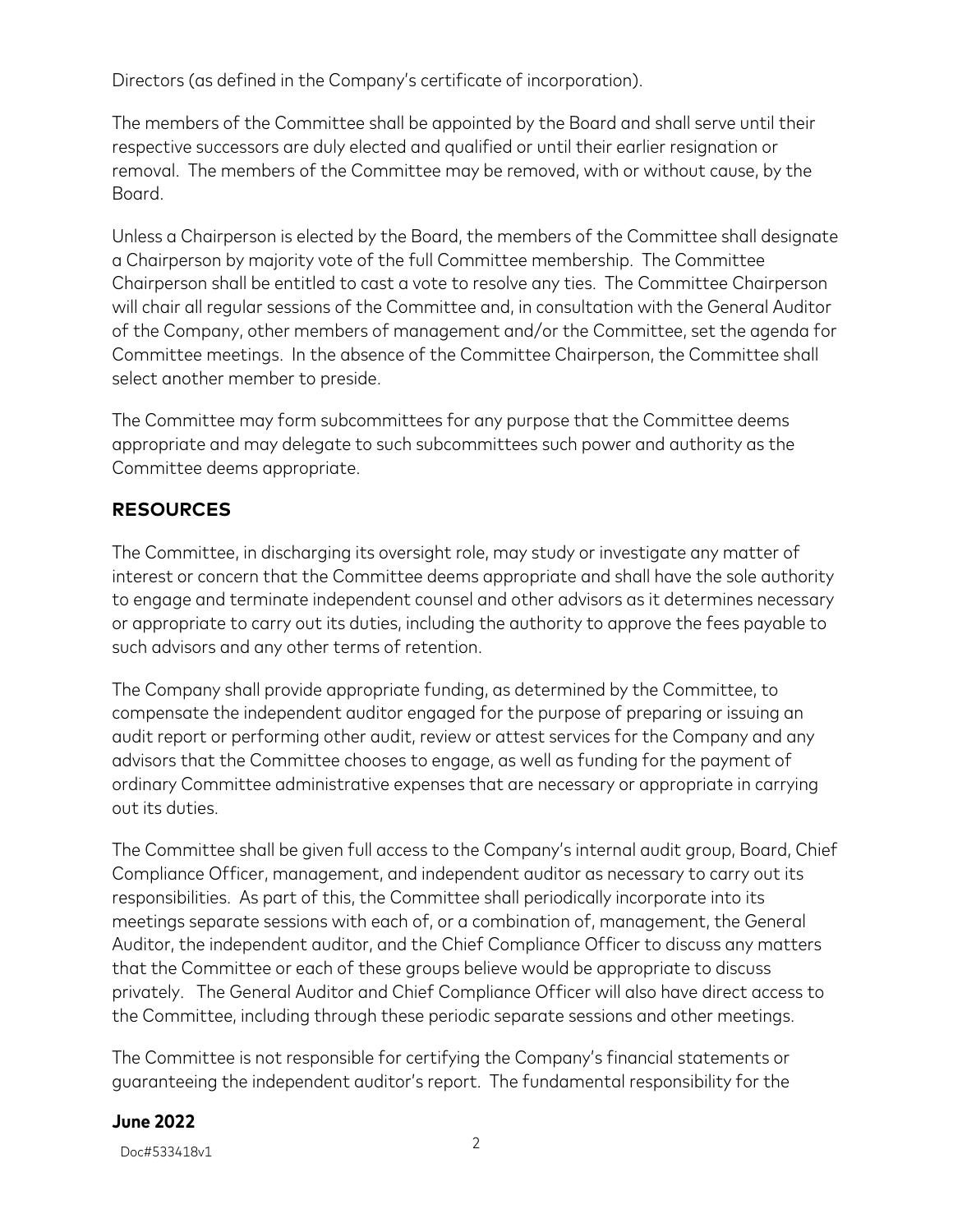Company's financial statements and disclosures rests with management while the independent auditor is responsible for conducting the annual audit in accordance with the standards of the Public Company Accounting Oversight Board (United States) (the **PCAOB**).

The Committee shall report regularly to the Board on its meetings and discussions, including with respect to any issues that arise with respect to the quality or integrity of the Company's financial statements, the Company's compliance with legal or regulatory requirements, the performance and independence of the Company's independent auditor or the performance of the internal audit function. The Committee shall review with the Board significant issues that arise at Committee meetings. The report may be an oral report given by the Committee Chairperson or other Committee member.

The Committee shall maintain minutes or other records of meetings and activities of the Committee.

## **MEETINGS**

The Committee shall meet at least four times annually, or more frequently as circumstances dictate. The Chairperson of the Board or any member of the Committee may call meetings of the Committee. Advance notice of Committee meetings shall be given as required by the certificate of incorporation and by-laws of the Company for meetings of the Board.

All non-management directors that are not members of the Committee may attend meetings of the Committee but may not vote. The Committee may also appoint nonmanagement directors as non-voting advisors to the Committee. Additionally, the Committee may invite to its meetings any director, member of management or others, including outside counsel and the independent auditor, as it deems appropriate to assist it in carrying out its responsibilities.

A majority of the Committee shall constitute a quorum for the transaction of business, and the act of a majority of those present at any meeting at which there is a quorum shall be the act of the Committee.

# **RESPONSIBILITIES AND DUTIES**

The following are the duties the Committee will undertake in carrying out its responsibilities. The Committee may carry out additional duties and adopt additional policies and procedures as needed. The Committee shall also assume additional duties and responsibilities delegated to it by the Board from time to time.

## *Documents/Reports*

*1.* Review and discuss with management and the independent auditor prior to public dissemination the Company's annual audited financial statements and quarterly financial statements, including the Company's disclosures under *Management's Discussion and* 

#### **June 2022**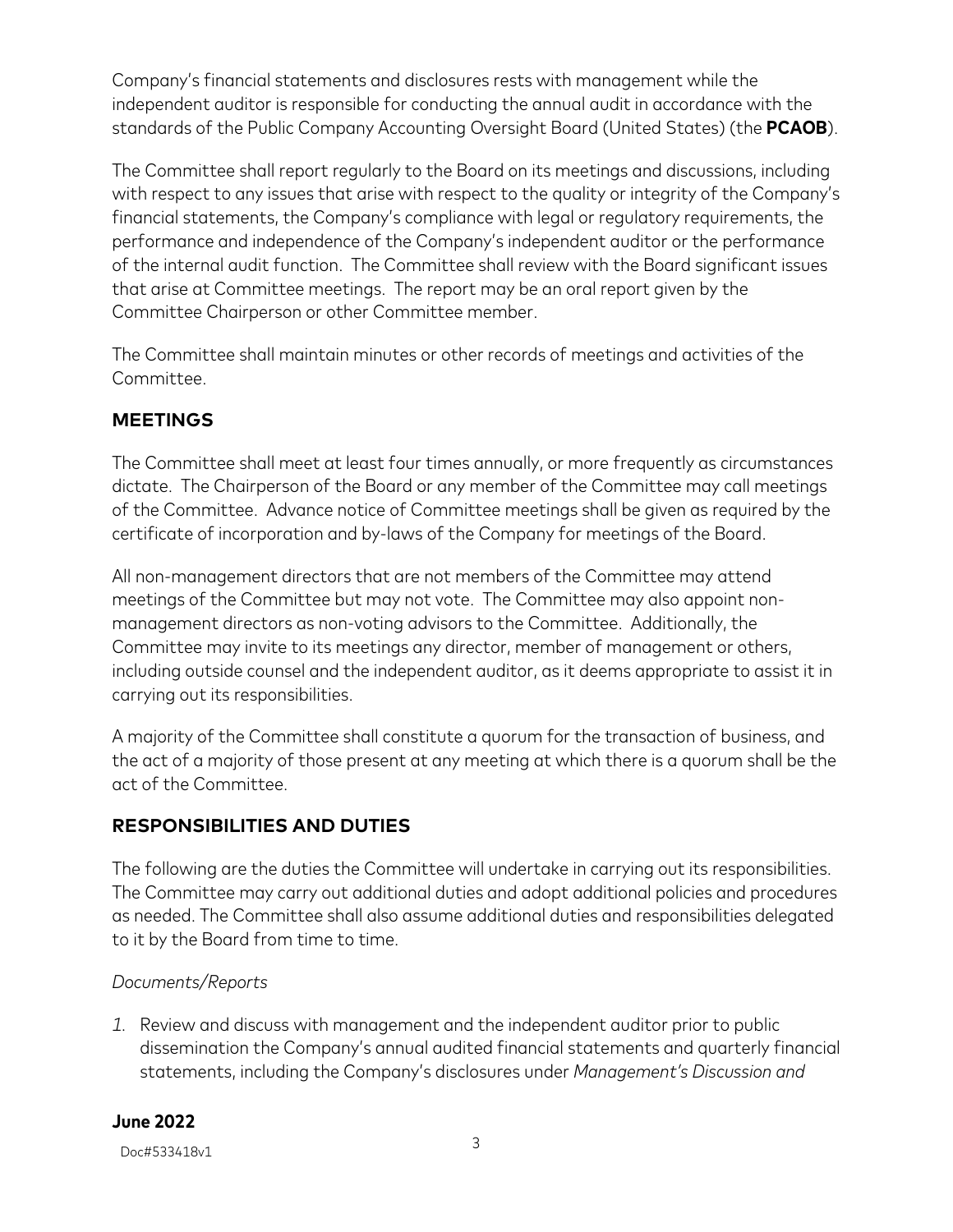*Analysis of Financial Condition and Results of Operations*.

- 2. Discuss with the independent auditor the matters required to be discussed by the applicable auditing standards.
- 3. Review and discuss with management and the independent auditor the Company's earnings press releases (paying particular attention to the use of any *pro forma* or *adjusted* non-GAAP information and measures), as well as financial information and earnings guidance provided to analysts and rating agencies. The Committee's discussion in this regard may be general in nature (i.e., discussion of the types of information to be disclosed and the type of presentation to be made) and need not take place in advance of each earnings release or each instance in which the Company may provide earnings guidance.
- 4. Review regulatory authorities' significant examination reports and discuss with management and the independent auditor any correspondence with regulators or governmental agencies and any published reports which raise material issues regarding the Company's financial statements or accounting policies.
- 5. Prepare and submit all Committee reports required to be included in the Company's proxy statement and/or annual report on Form 10-K, pursuant to and in accordance with applicable SEC rules.

#### *Independent Auditor*

- 6. Sole authority to appoint, retain and terminate the independent auditor and approve all audit and non-audit engagement fees and terms.
- 7. Oversee the work of the independent auditor, including the resolution of any disagreement between management and the independent auditor regarding financial reporting, for the purpose of preparing or issuing an audit report or related work.
- 8. Approve in advance any audit or non-audit engagement or relationship between the Company and the independent auditor (including fees), other than non-audit services which the Company is prohibited from obtaining from the independent auditor.

The Committee may delegate to one or more of its members the authority to approve in advance all audit or non-audit engagements to be provided by the independent auditor, so long as each such engagement is presented to the full Committee at its next meeting.

- 9. Review, at least annually, the qualifications, performance, and independence of the independent auditor and of the lead audit partner of the independent auditor. In conducting its review and evaluation, the Committee should:
	- (a) Receive the written disclosures and the letter from the independent auditor required by applicable requirements of the PCAOB regarding such firm's communications with

#### **June 2022**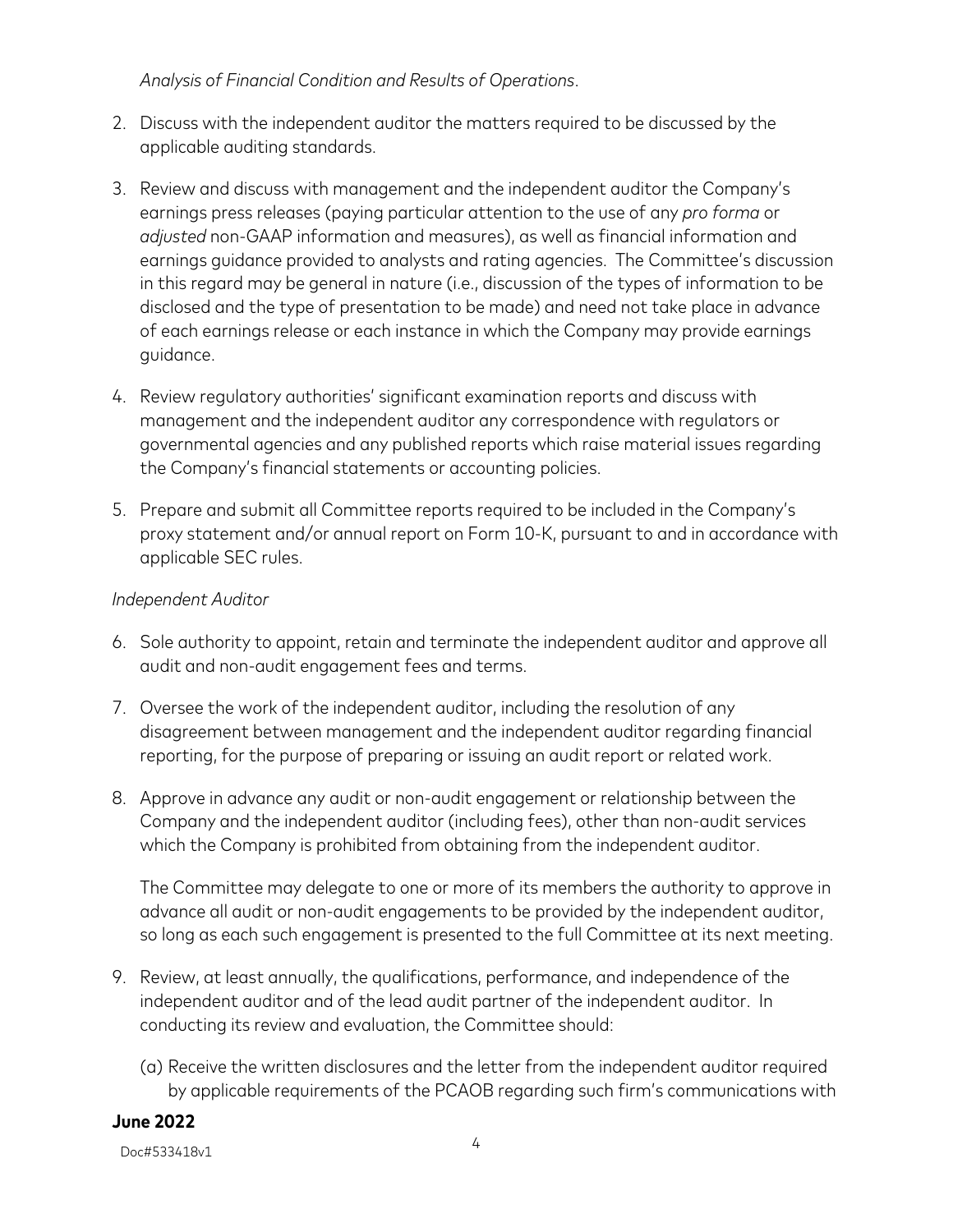the Committee concerning independence, and discuss their independence with such firm;

- (b) Obtain and review a report by the independent auditor describing:
	- the independent auditor's internal quality-control procedures;
	- any material issues raised by the most recent internal quality-control review, or peer review, of such firm, or by any inquiry or investigation by governmental or professional authorities, within the preceding five years respecting one or more independent audits carried out by such firm, and any steps taken to deal with any such issues; and
	- to assess the independent auditor's independence, all relationships between the independent auditor and the Company;
- (c) Confirm and evaluate the rotation of the audit partners, and consider whether there should be regular rotation of the independent auditor itself;
- (d) Confirm with any independent auditor retained to provide audit services for any fiscal year that the lead (or coordinating) audit partner (having primary responsibility for the audit), the audit partner responsible for reviewing the audit and any other audit personnel, as applicable, have not performed audit services for the Company for any period that is prohibited under the Sarbanes-Oxley Act and related SEC rules (**SOX**);
- (e) Take into account the opinions of management and the Company's internal auditors; and
- (f) Communicate the Committee's conclusions with respect to the independent auditor to the Board annually.
- 10. Be apprised by the independent auditor of any inspection reports issued by the PCAOB relating to the independent auditor and discuss with such firm any findings included in the report (whether the public or private portions of the report) to the extent such firm believes relevant to the Company. To the extent the Company has been selected by the PCAOB for inspection, the Committee should discuss with the independent auditor any areas of the Company's financial statements, internal controls, and the audits thereof that are under review and whether any concerns have been raised regarding the Company's financial statements, internal controls, and the audits thereof. The Committee shall be apprised promptly of any material developments in connection with this inspection.
- 11. Set clear hiring policies for employees or former employees of the independent auditor to help ensure the Company's compliance with the relevant *cooling off* periods set forth in Section 206 of SOX.

#### **June 2022**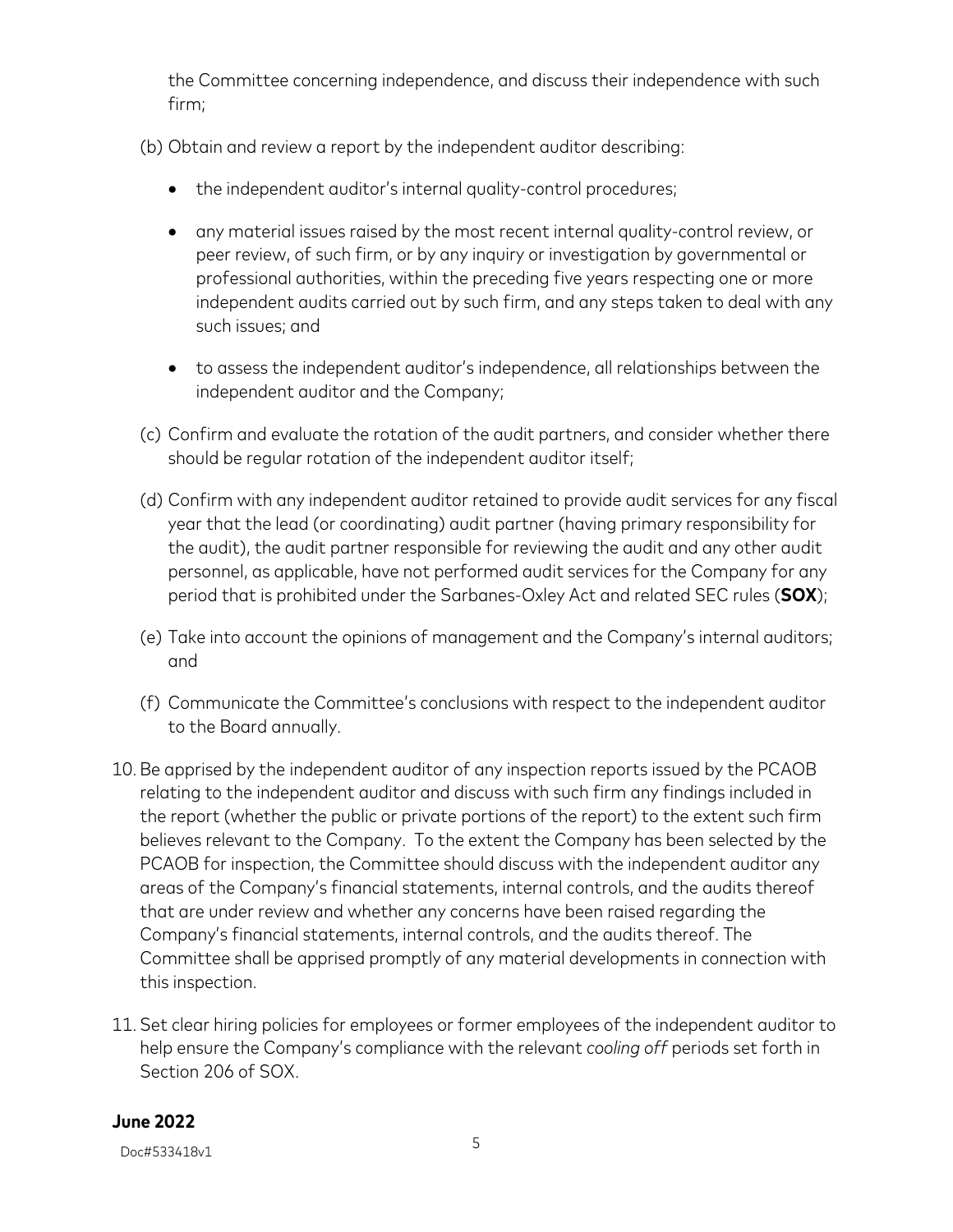12. Review and discuss with the independent auditor the responsibilities, budget and staffing of the Company's internal audit function.

### *Internal Audit*

- 13. Review and approve the appointment, replacement, reassignment, dismissal, performance, and compensation of the General Auditor, who shall be accountable and functionally report to the Committee, with administrative reporting within the Company as approved by the Committee.
- 14. Review and approve the Internal Audit Department Charter and Plan at least annually.
- 15. Review the qualifications, organization structure and budget of the internal audit function at least annually.
- 16. Review the activities, scope, and effectiveness of the internal audit function.
- 17. Review any significant reports to management prepared by the internal audit department (including any management responses).

### *Financial Reporting Process*

- 18. In consultation with the independent auditor, management, and the internal auditors, review the integrity of the Company's financial reporting processes. In that connection, the Committee should obtain and discuss with management and the independent auditor reports from management and the independent auditor regarding:
	- (a) all critical accounting policies and practices to be used by the Company;
	- (b) analyses prepared by management and/or the independent auditor setting forth significant financial reporting issues and judgments made in connection with the preparation of the financial statements, including material alternative treatments of financial information within generally accepted accounting principles that have been discussed with the Company's management, the ramifications of the use of the alternative disclosures and treatments, and the treatment preferred by the independent auditor;
	- (c) major issues regarding accounting principles and financial statement presentation, including any significant changes in the Company's selection or application of accounting principles;
	- (d) major issues as to the adequacy of the Company's internal controls, any special audit steps adopted in light of material control deficiencies, and the adequacy of disclosures about changes in internal control over financial reporting; and
	- (e) any other material written communications between the independent auditor and

#### **June 2022**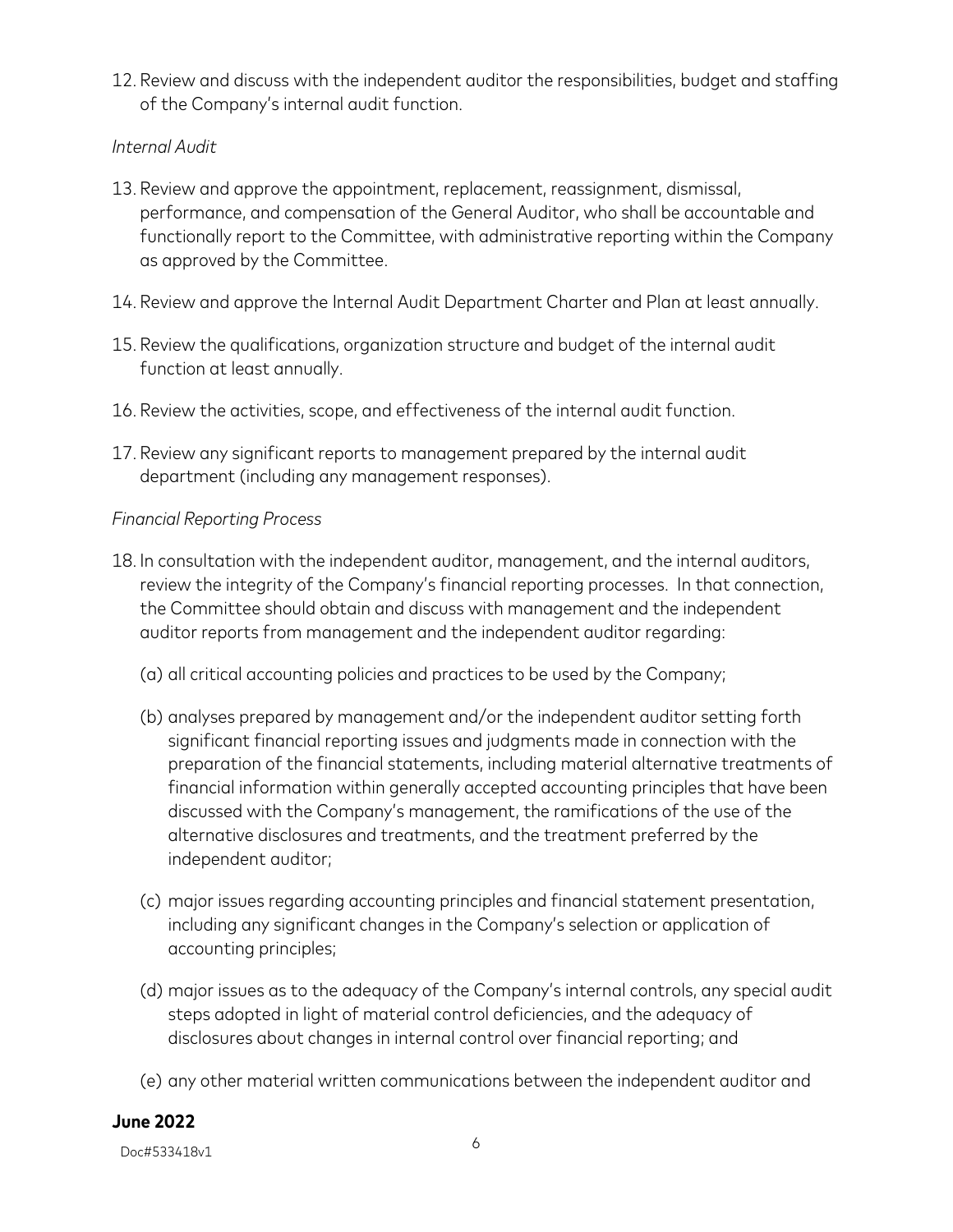the Company's management.

- 19. Review periodically the effect of regulatory and accounting initiatives, as well as offbalance sheet structures, if any, on the financial statements of the Company.
- 20. Review with the independent auditor (a) any audit problems or other difficulties encountered by the independent auditor in the course of the review or audit process, including any restrictions on the scope of the independent auditor's activities or on access to requested information, and any significant disagreements with management and (b) management's responses to such matters. Without excluding other possibilities, the Committee may wish to review with the independent auditor:
	- any accounting adjustments that were noted or proposed by the independent auditor but were *passed* (as immaterial or otherwise),
	- any communications between the audit team and the audit firm's national office respecting auditing or accounting issues presented by the engagement and
	- any *management* or *internal control* letter issued, or proposed to be issued, by the independent auditor to the Company.

### *Internal Control*

- 21. Review and discuss with management, the General Auditor, and the independent auditor the Company's internal controls, including, without limitation, the Company's internal controls over financial reporting, and management's response to internal control recommendations made by internal auditors or the independent auditor.
- 22. Receive reports about deficiencies in internal controls over financial reporting as defined by the Internal Control-Integrated Framework issued by the Committee of Sponsoring Organizations of the Treadway Commission (**COSO**).
- 23. Establish procedures for (a) receipt, retention and treatment of complaints received by the Company regarding accounting, internal accounting controls, or auditing matters; potential violations of, or non-compliance with, legal and regulatory requirements; and potential violations of the Company's Supplemental Code of Ethics for the CEO and Senior Officers (the **Supplemental Code**); or alleged retaliation against employees who make reports concerning these matters and (b) the confidential and anonymous submission of concerns or complaints regarding the matters set out in (a).
- 24. To the extent required under Section 307 of SOX, receive attorney reports of credible evidence of a material violation of securities law or of a fiduciary duty or similar material violation.
- 25. Review disclosures made to the Committee by the Company's CEO and CFO during their certification process for the Company's annual reports on Form 10-K and quarterly

#### **June 2022**